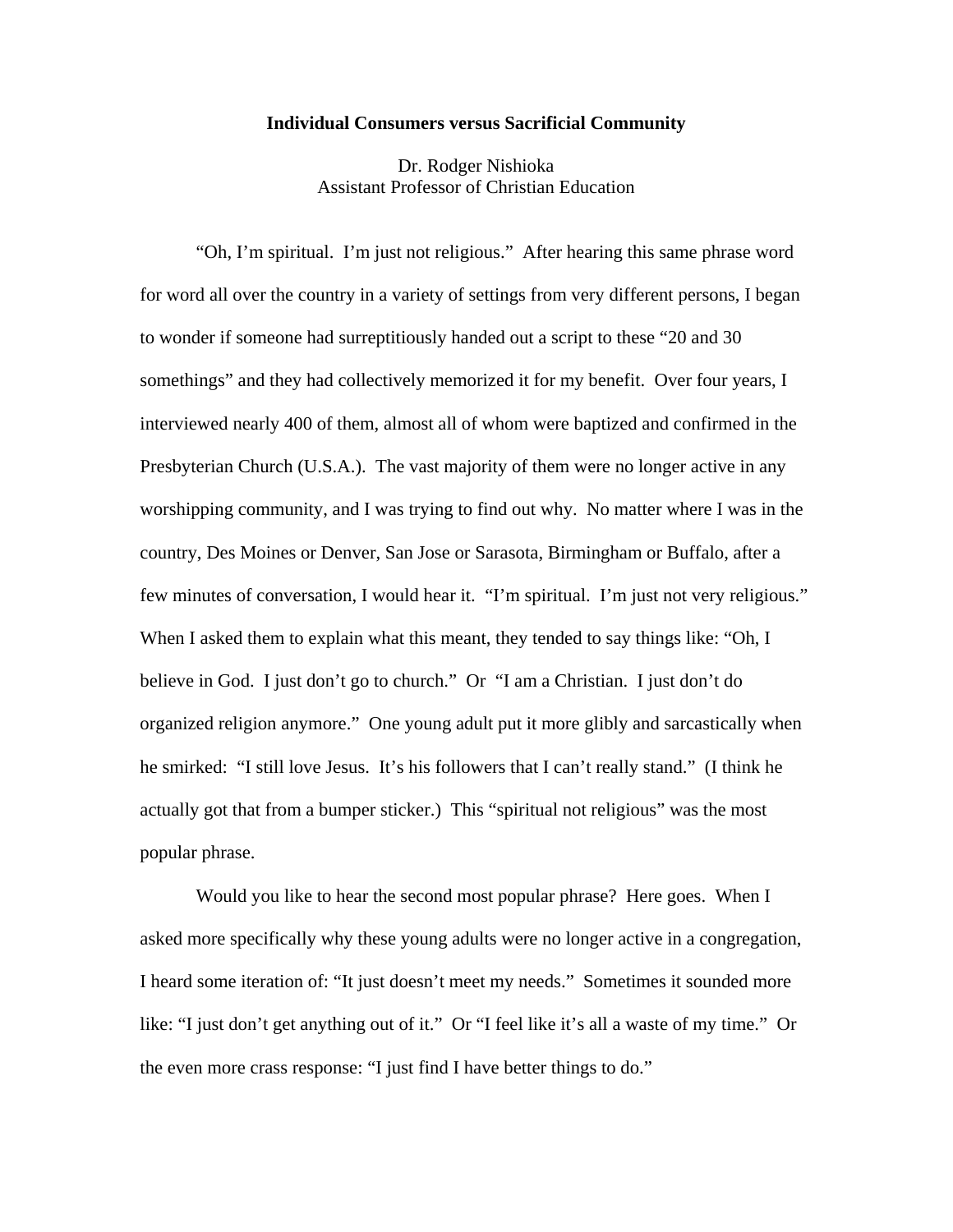So as I read through my colleague Steve Hayner's fine lead article on "A New Church for a New Generation," those were the phrases and voices that were resonant in my soul. I think I get it. I really do. Surely Jesus Christ is the same yesterday, today, and tomorrow. But even as we affirm Christ's unchanging faithfulness, we must not assume that the worship of Jesus Christ is to be the same yesterday, today, and tomorrow. The church, after all, is always reforming and consequently our expressions of praise and worship, thanksgiving and adoration, petition and intercession must reform in this fragmented, postmodern, technology-driven American culture with a myriad of choices. I understand all that and Steve clearly and convincingly maps out this new landscape in which we find ourselves.

 But here is what worries me. As I read Steve's article, I kept hearing those two phrases in my head, and I tried to locate them in the same landscape. I worry about two major tensions that these phrases represent respectively.

## Individual vs. Communal

As I asked persons to explain what it meant to be "spiritual, just not religious," I heard thinly veiled explanations of an individualist orientation over a communal orientation. I heard young adults saying that the world in essence revolves around me. Jesus is MY savior after all and died for MY sins, and I just do not have time for all of these other people and their problems and why should I share God anyway since faith and spirituality are really about a one-on-one relationship with God.

 In his book titled aptly, *Spiritual but not Religious*, Robert C. Fuller explains it this way.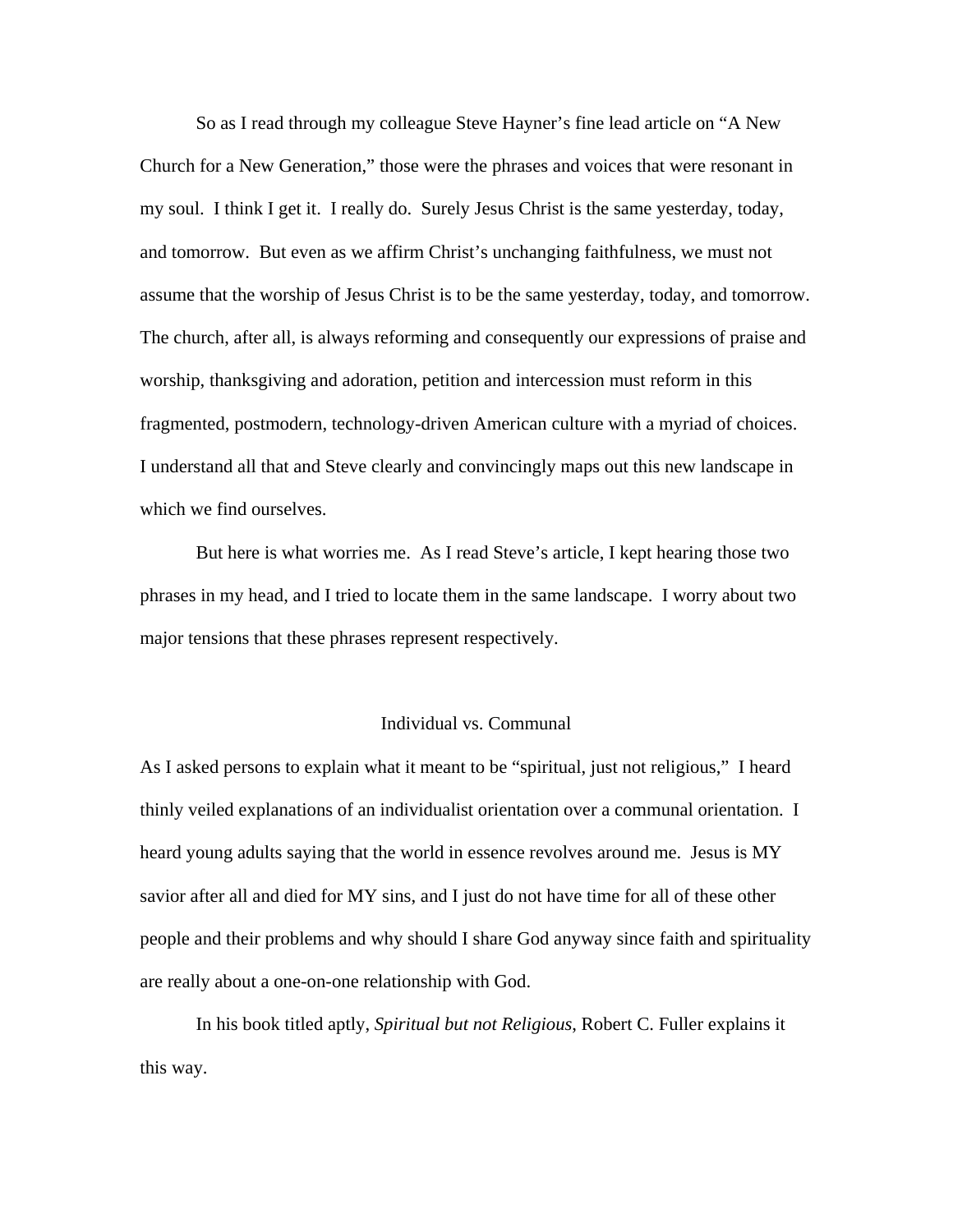The word *spiritual* gradually came to be associated with the private realm of thought and experience while the world *religious* came to be connected with the public realm of membership in religious institutions, participation in formal rituals, and adherence to official denominational doctrines.<sup>1</sup>

Fuller believes that when persons parse "spiritual" vs. "religious," they are describing a metaphysical orientation that is less narcissistic and more grounded in philosophies handed down to us from the likes of Ralph Waldo Emerson. It was Emerson, after all, who argued that spirituality had nothing to do with church attendance or blind faith in biblical dogmas, including the divinity of Jesus Christ, but rather with the cultivation of an inner connection with "the currents of Universal being." It was this inner connection that led to his famous principle of "self-reliance." The self-reliant individual was not at the mercy of others' opinions or any external condition of any kind.<sup>2</sup> In other words, one does not need others to be spiritual. Emerson even went so far as to complain that others often deterred him the instreaming presence of "the divinity that flows through all things." $3<sup>3</sup>$ 

 Fuller believes Emerson's vision of self-reliance has influenced greatly our American culture of individualism and this individualism has inserted itself into our ecclesiology. Further, I wonder if some of these new expressions of worship are thinly veiled means for individuals to continue in the Emersonian thought of choosing for one's self a way of encountering the transcendent without the trappings of a community that

 $\overline{a}$ 

<sup>&</sup>lt;sup>1</sup> Robert C. Fuller, *Spiritual but not Religious. Understanding Unchurched America.* (New York: Oxford University Press, 2001), 5. Fuller goes on to argue that one in five Americans make some claim similar to this statement.

<sup>2</sup> Ralph Waldo Emerson*, The Complete Works of Ralph Waldo Emerson*, 12 vols., (New York: AMS Press, 1968), 1:73.

 $3$  Ibid., 1:130.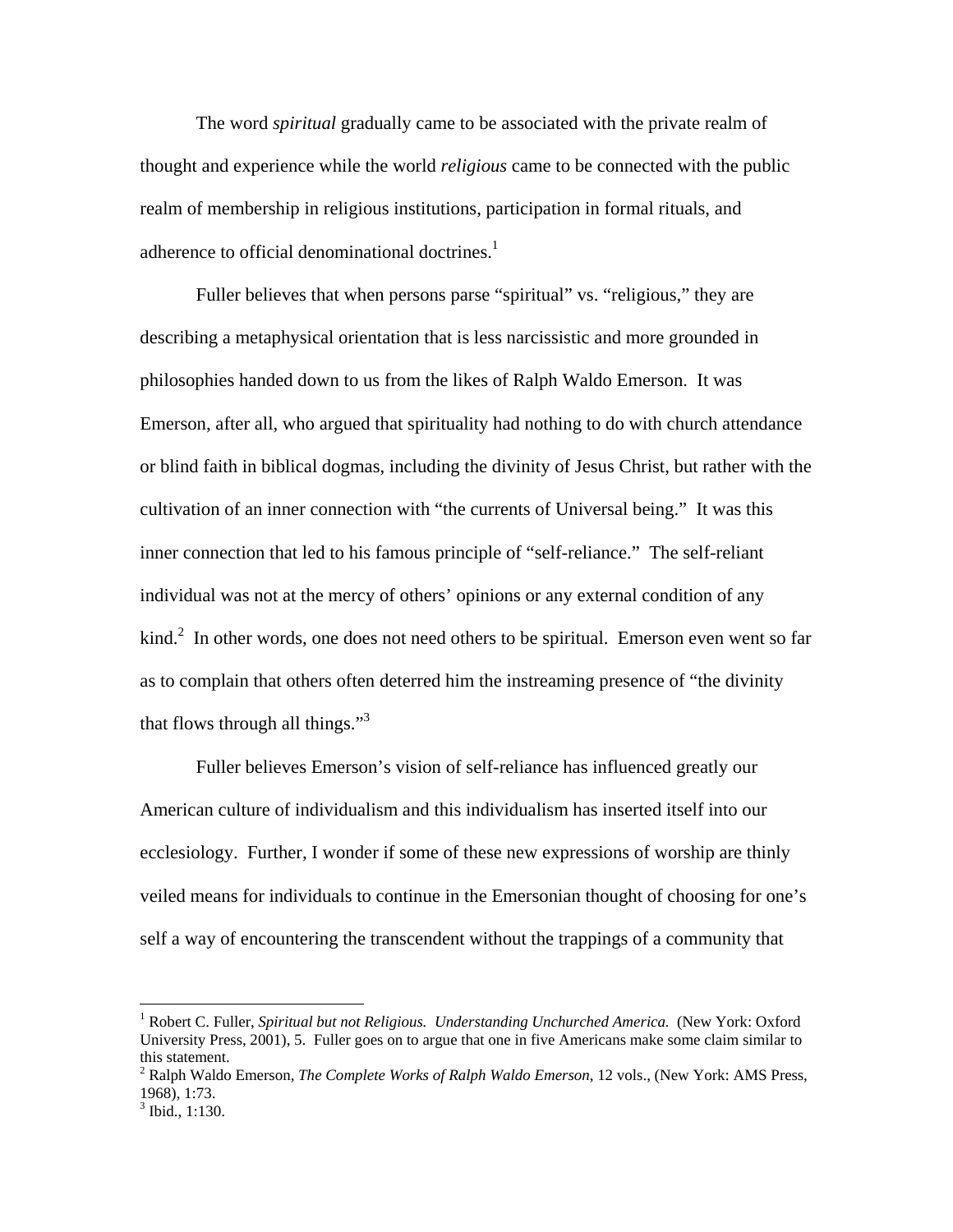places demands on us, shapes us, and even enables us to be more connected to Jesus Christ and to each other. To be sure, a number of these new worship communities work hard at developing community, but many seem more focused on delivering a spiritual experience that focuses on the individual's needs rather than developing one's full relationship with others in a community of believers. Wait, did I mention "needs"? That's my second worry.

## Consumerist vs. Sacrifical

 In his description of the cultural context, Steve reminds us that "in our more recent information and entertainment age, churches have become more like theaters in style and consumerists in attitudes." Further, he indicts the tendency of some congregations to "produce worship and other programs which are attractive to an increasingly consumerist population who want comfort food worship…" He is right to critique the consumer culture rampant in too many of our congregations and among our members. But I am not as hopeful as he is that these new forms of worship are motivated any less by this consumerism.

 When I hear young adults explain that they do not participate in a congregation because it does not "meet my needs," I hear consumerism. Inherent in this statement is the assumption that the church exists to meet our needs. The problem, of course, is that this assumption locates ourselves as the focus of worship rather than God. We do not worship so that we can get something out it. We worship because the God who created us, redeemed us, and sustains us is so great we can do nothing else but worship God. To be honest, our greatest concern should be not whether our worship is meeting our needs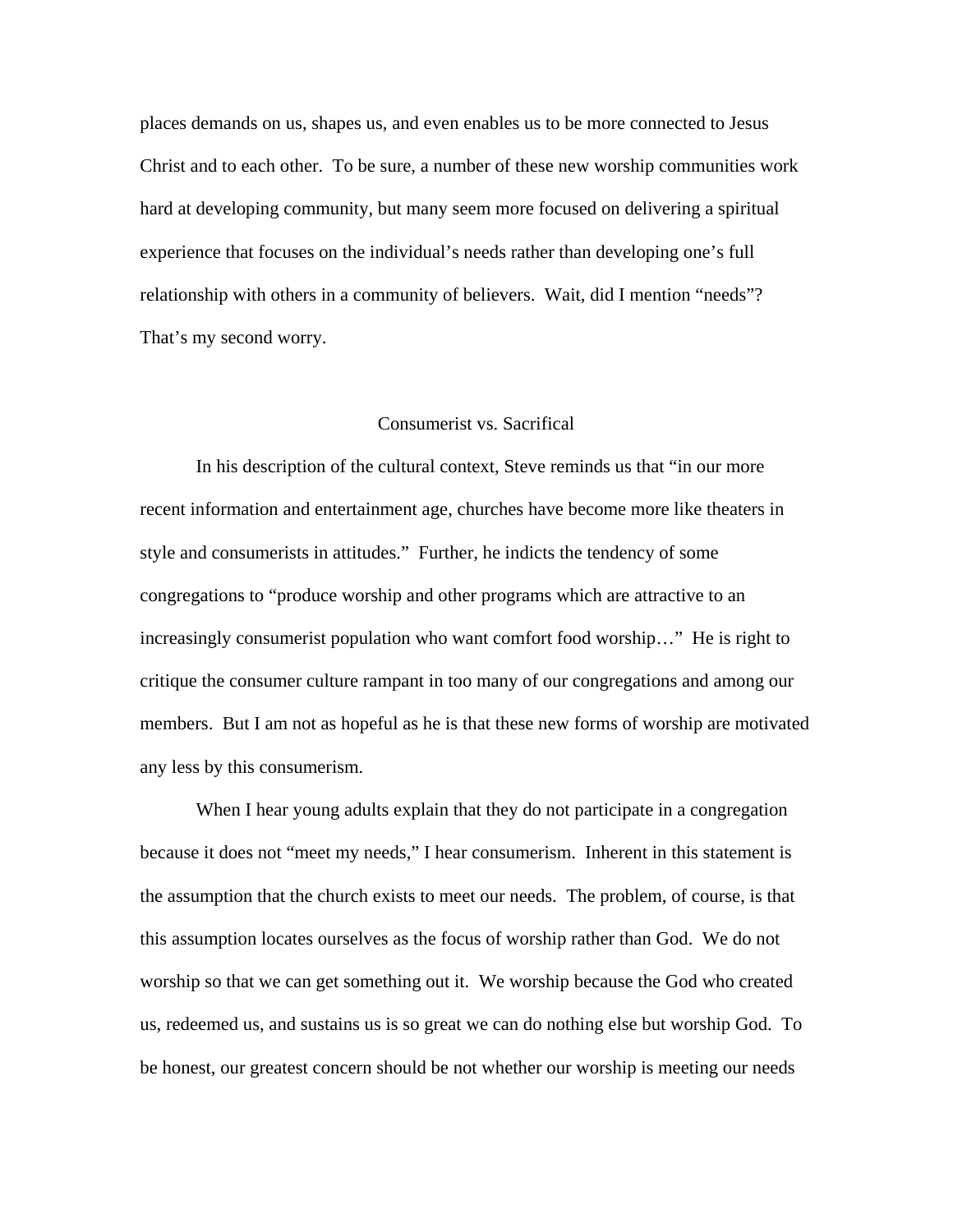but whether our worship is meeting God's needs. To say it again, I am not so sure that the motivation for these new worship styles is as pure as my colleague suggests. I have participated in several of these worship experiences hosted by a number of communities and all of them focus on God. But all too few of them call me to sacrifice, to discipleship, to a "costly grace" as martyred theologian Dietrich Bonhoeffer reminds us. Too many offer a multi-sensory experience that is easy to enter and easy to leave. I get my fix of the transcendent and then head out. It is all too convenient and that, it seems to me, is the essence of consumerism. No demands are made upon me. I do not have to give anything except my time out of a busy week. More than once I found myself relieved to have a moment of contemplation and silence. More than once I was engaged by great music and a thoughtful reflection on the scripture reading for the day. But then I got up and left. I did feel better about myself. And I felt closer to Jesus. But at what cost?

 In my work in Christian education, I am reminded again and again that disruption and dissonance are not bad things. Indeed, it is a key understanding in education that without dissonance, without disruption, we do not grow. Why would we? If we were comfortable, wouldn't we just stay as we are sitting on our ecclesial couches not even having to get up because we have our liturgical remotes in our hands?

 In my moments of optimism which thankfully outnumber my moments of skepticism, I am excited by these new communities. I believe in my heart of hearts that the Holy Spirit is doing something new in our midst. But in my more skeptical moments, I wonder and I worry. Is individualism winning out over community? Is consumerism winning out over sacrifice? Steve exhorts us to pay attention not just to the new